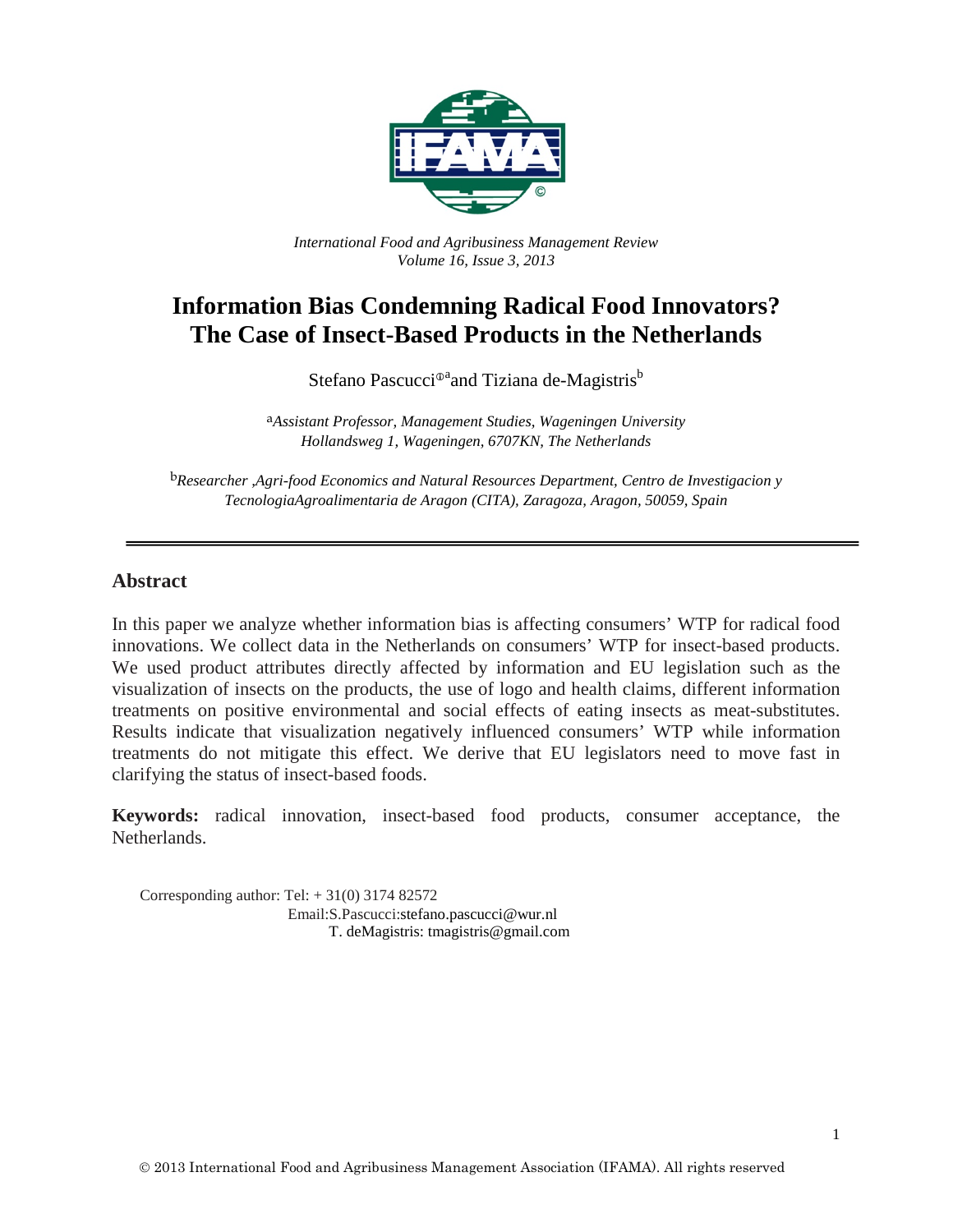### **Introduction**

New food products and ingredients have been continuously under debate in the last two decades. Nutraceuticals and functional foods, genetically modified organisms (GMOs), nanotechnologies, irradiated foods are just few examples of radical food innovations which have created substantial concerns and controversy among food managers, consumers and policy makers (Sylvester et al. 2009; Rollin et al. 2011). Still, research and development on new food products and ingredients is expected to be one of the "hot frontiers" within the food innovation landscape.

Within this landscape, insect-based foods constitute an emerging food category. A unified and worldwide accepted classification of insect-based food products does not exist yet. To illustrate the European Novel Food Regulation (EC) 258/97 (ENFR) is still assessing the status of insectbased food products, basically "tolerating" commercialization in the European market of products in which insects are used as a whole (thus not processed or used as ingredients), while forbidding commercialization of processed insect-based ingredients or products. In general, insect-based foods can be defined as products that are prepared using insects. Within this category we have products where insects can be visualized, often presented as delicatessen or appetizers, or less visualized, but never completely processed and used as source of ingredients (mainly proteins and micro-ingredients).

The increased attention for this category of food products is due to raising concerns about downsizing meat-related consumption, especially in western society, and search for potential alternative sources of protein (meat-substitutes), to both enlarge and enrich the nutritional quality of human diets (Sileshi and Kenis 2010; Derkzen et al. 2011; Belluco et al. 2013; Hoek et al. 2013). However concerns related to the acceptability of those products for (western) consumers are also raising (Elzerman et al. 2013).

While acceptance at the societal level is lagging, the scientific community is increasingly looking at insects as an important potential source of nutrition and protein (Derkzen et al. 2011; Belluco et al. 2013). Insects form a sustainable source of proteins because of their energy-efficient metabolism and the potential to feed on (food) waste streams (Derkzen et al. 2011; Oonincx and de Boer 2012). Though approximately 1500-2000 species of insects and other invertebrates are consumed worldwide (Yen 2009), insects are still not regarded as food in Europe as well as in other western societies. Insects are not eaten and responses of disgust towards insects are common in developed countries in the northern hemisphere.

Similarly to all radical food innovations, the main issue is that the introduction of insect-based foods will not necessarily lead to acceptance or adoption by consumers per se (Ronteltap et al. 2007). Consumers often show unsupportive attitudes towards novel foods, thus associating more negative than positive attributes to radical food innovations (Rollin et al. 2011). More specifically consumer acceptance seems to be driven by risk-perceptions, especially associated to health related risks and technological uncertainties (Siegrist 2008). Moreover consumer acceptance of novel product is strongly influenced by the amount, type and source of information provided (Rollin et al. 2011).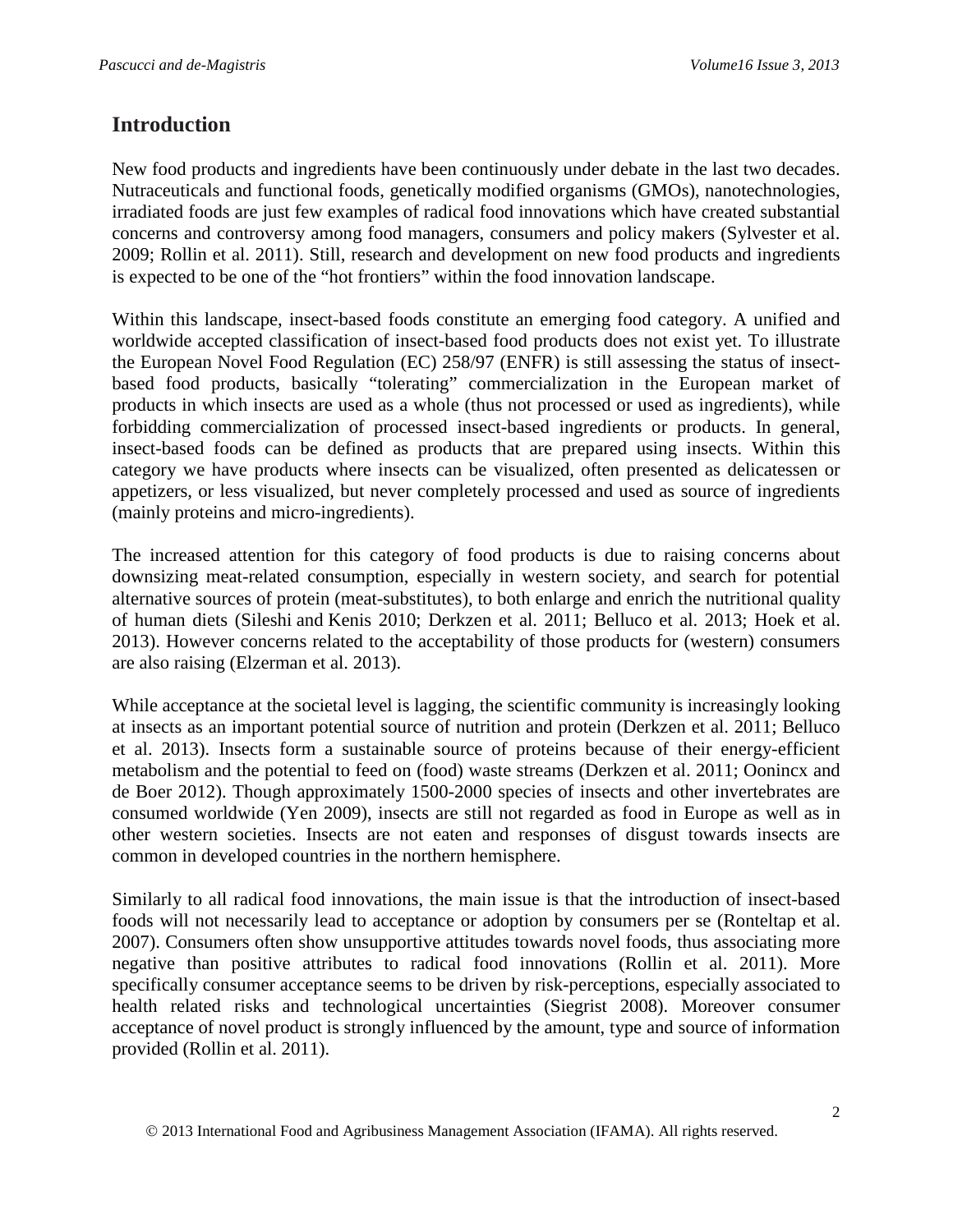From a consumer acceptance point of view, insect-based products seem to generate even more concerns than other radical food products. For example socio-cultural barriers, such as *food taboo*, as well as psychological barriers, such as *neophobia*, can be considered as main factors of rejection or, at least, of low-speed adoption (Fessler and Navarette2003; Meyer-Rochow 2009). Thus resistance to accept insect-based foods can easily be re-enforced by information bias provided by both regulators and business players. This can hamper business opportunities and "condemn" radical innovators to be unsuccessful. This risk is even more relevant in the food innovation landscape of the European Union (EU) because consumers, regulators and business players are particularly risk-averse, thus creating an environment less open to radical innovations if compared to other areas in the world (i.e. the US or Asia) (Borrás 2006; Wijnands et al. 2007; Bunte et al. 2011; Rollin et al. 2011).

In this paper we try to better understand the role of information on consumer acceptance of radically novel foods, using insect-based food products in the Netherlands as a case study within the EU. More specifically we test whether different information frames provided to consumers influence their preferences and willingness to pay.

There are several reasons to carry out this study: firstly, to our knowledge, no other study has been conducted to investigate the role of *information bias* on consumer's consumer willingness to pay (WTP) for insect-based food products. Second, insect-based food products are potentially challenging western food cultures therefore our results might contribute to understanding consumers reaction to information, and cultural-related aspects of those products is fundamental for their success in the market. Finally, the findings from this study will be useful to improve marketing and management strategies for radical food innovators in the EU and worldwide.

In our study, we have implemented a choice experiment using a sample of 122 Dutch consumers. We introduced three different information treatments: a first group of consumers who hasn't been treated with any specific information (baseline group); a second group of consumers who has been treated with "neutral" information about insect-based products, thus describing the main features of these products (treatment 1 group); finally a third group of consumers who has been treated with "positive frames" about insect-based products, thus emphasizing the environmental benefits of meat-substitutes (treatment 2 group). We also control for other factors potentially creating information bias such as the use of a logo and health claims (Grunert and Wills 2007). Moreover we control for the role of visualization of insect on the food products.

Our results suggest that even though visualization (thus disgust and taboo) is the more negatively impacting feature on consumer's WTP, information treatments also produce significant negative effect on consumers' evaluation, implying that communication frames may lead to even more severe rejection and prevent market introduction of radically novel food.

### **Consumers Acceptance of Insect-Based Products as Radical Food Innovation**

The raising interest for insect-based food products is related to the fast development and exploitation of new market segments for meat-alternatives (Hoek et al. 2013). In industrialized countries, meat production and consumption are considered one of the most relevant sources of health costs related to diabetes, cardiovascular disease and obesity, mainly due to overconsumption (UNFPA 2012; Oonincx and de Boer 2012; Hoek et al. 2013). Thus, there is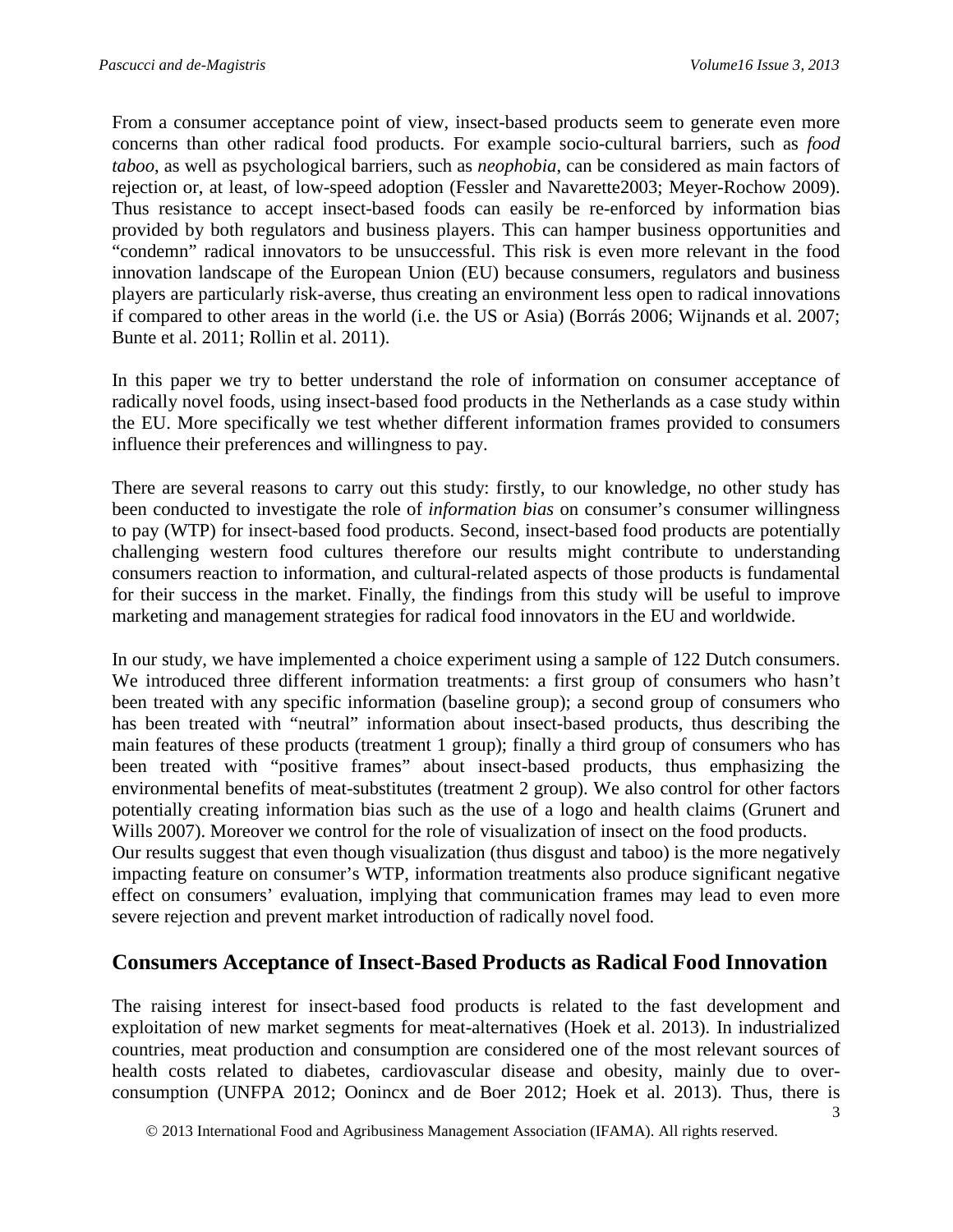increasing awareness in the scientific as well as in the business community to reduce meat consumption and find ways to develop large-scale based meat-alternative products. Particularly in the EU, a growing number of food scientists, entomologists, and business players believe that the answer to this issue is to change "westernized diet" and to include an alternative source of proteins such as insects (Oonincx and de Boer 2012; Veldkamp et al. 2012). Moreover, from a business perspective, insect-based products can represent a profitable venture due to the potentials of the meat-substitutes market (Elzerman et al. 2013).

However the main barrier to this trend is represented by western consumers (potential) concerns on insect-based foods. To a large extend consumers concerns to accept insect-based foods resemble issues of acceptance for many other radical food products (DeFoliart 1997; 1999; Derkzen et al. 2011). Scholars have emphasized that new food technologies, such as nutraceuticals and functional foods, GMOs, nanotechnologies or irradiated foods, are potentially challenging consumers decisions because perceived as risky and unknown (Rollin et al. 2013). More specifically previous studies highlight how consumer decision to accept a new food product is related to a number of factors, such as perceived costs/benefits; perceived risk and uncertainty, knowledge and source of information, perceived behavioral control and subjective norm (Ronteltap et al. 2007; Rollin et al. 2011). All those factors seem to play a role when it comes to analyze acceptance of insect-based food products. For example the nutritional benefits of insect consumption are still not clear from a scientific perspective, while risks and hazards are still persistent (Belluco et al. 2013).

Besides risks and hazards western consumers are concerned to accept insect-based food products from a cultural and psychological perspective too (Derkzen et al. 2011). For example in the EU, eating insects is mainly framed as related to niche and ethnic products, sometimes as alternative to meat or within health-seeking diets. Still the great majority of European consumers do not associate insects to food (Verkerk et al. 2007; Derkzen et al. 2011). This is reinforced by the fact that in many European social contexts, entomophagy is a *cultural taboo* (Derkzen et al 2011). Changing such a taboo is a slow process given that westernized societies are still reluctant to use insects, despite being a good source of animal protein (Yen 2009). Thus, the main attitude towards insects as (part of) food products in European societies is related to either fear or disgust (Verkerk et al. 2007; Derkzen et al. 2011), or curiosity (Yen 2009). In many European countries, insects are still perceived as a primitive food and the visualization of insects in a food product is associated with issue of deterioration, contamination and generally low quality (DeFoliart 1999). In this context information biases can play an important role, potentially reinforcing issues of risk, uncertainty and eventually rejection. This is because consumer acceptance of novel product is strongly influenced by the amount, type and source of information provided (Rollin et al. 2011).

### **Insect-Based Food Industry in the Netherlands**

Insect-based foods can be marketed in the EU only if not processed. If processed they are considered "novel foods" by ENFR, thus requiring a full pre-market assessment procedure (Belluco et al. 2013). The EU commission has started an update of the ENFR in 2012, in order to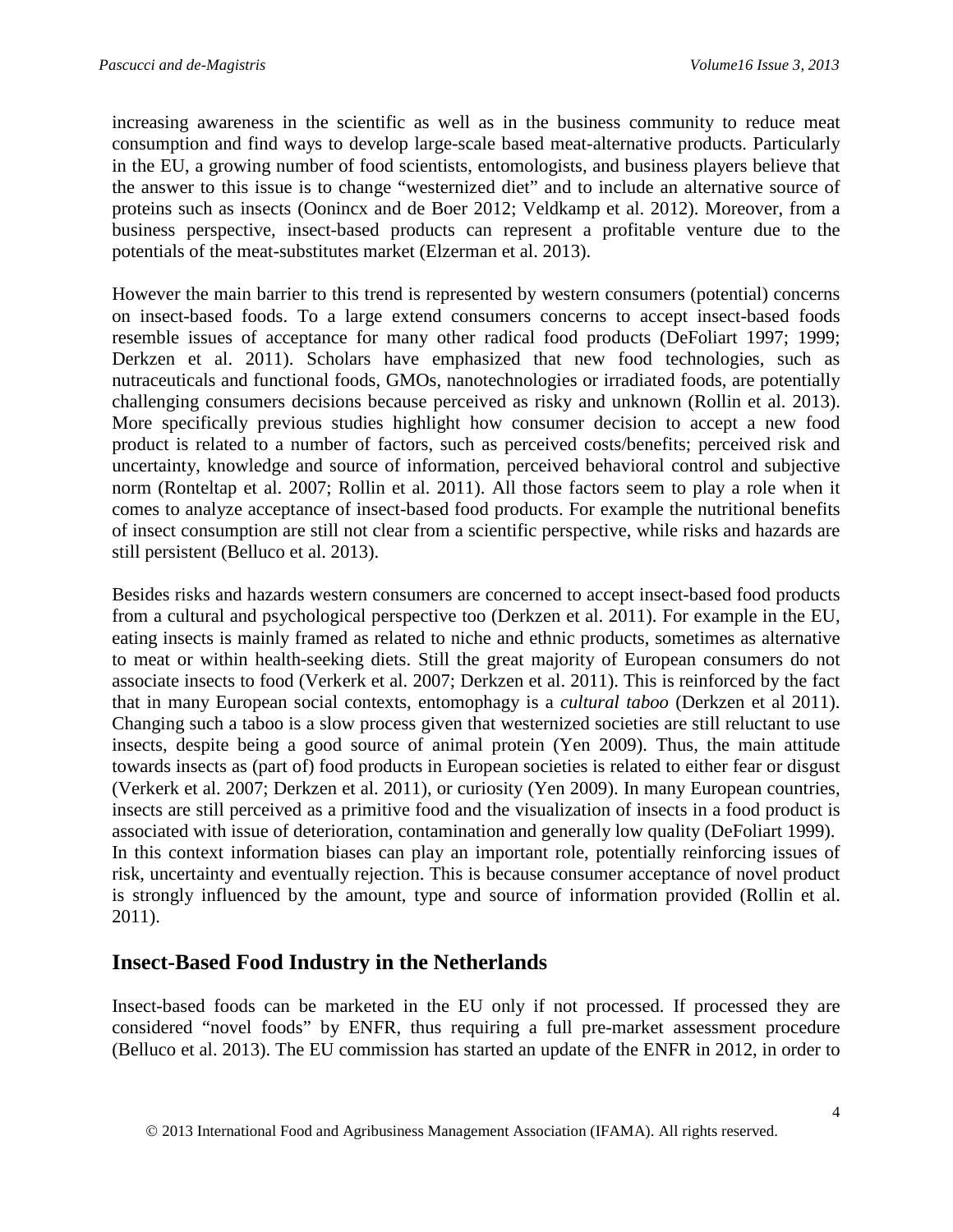clarify the "legal status" of insect-based food products.<sup>[1](#page-4-0)</sup> At this stage, insects can be marketed in the EU as whole, for both human and animal consumption, but they cannot be processed and used as ingredients in food products (e.g., as source of proteins or micro-nutrients) (Belluco et al. 2013). However, the use of insects as whole may not be advantageous to producers since this would mean that whole insects can be visualized on food products, thus creating several concerns among the business community about high risk of consumer rejection due to disgust and/or neo-phobia. This is indeed not helping the industry to take off and the entrepreneurs and investors to fully exploit opportunities of researching, developing and marketing insect-based products.

Besides these regulatory constrains the insect-based food industry already represents a reality in the EU and more specifically in the Netherlands. In this country many insect breeders are already operating, working in the feed and food sector, and the first European producer organization (Venik) has been established [\(http://www.venik.nl/site/?lang=nl\)](http://www.venik.nl/site/?lang=nl). Since its foundation in 2008, Venik is actively working on mitigating potential barriers for the acceptance of insect-based food products in the Netherlands and in the EU. Venik is also operating in the sector of feed and *pharma*, supporting research about nutritional features of insect-based food products and engaging in networking activities with NGOs and other stakeholders.

The Dutch government is also supporting researchers with grants concerning issues of legislation for governing insect farms, health and safety standards, and marketing through retail outlets. Insects as food products have been on the national news many times since the 2008 [\(http://www.venik.nl/index.php?res=high\)](http://www.venik.nl/index.php?res=high). In the Netherlands it is possible to find restaurants serving insect-based foods.

Therefore the Netherlands represents an ideal setting to start performing field research on insectbased food products, because the EU-wide regulatory vacuum has not discouraged entrepreneurs, researchers and public authorities to invest in this domain.

## **Methodology**

#### *Attributes and Choice Experiment Design*

Choice Experiment (CE) is the most widely used stated preference multi-attribute method in valuing products or attributes. In CE, respondents are asked to examine a sequence of designed choice tasks. In each choice task, consumers are asked to choice between alternatives described by a selected number of product profiles, each of them is described in terms of attributes with different levels (Louviere at al. 2000). Some of the reasons for CE's popularity include its flexibility to take into account several attributes which can be estimated simultaneously and its consistency with random utility theory and Lancaster's consumer theory.

We implemented a choice experiment with consumers in the Netherlands in the cities of Wageningen, Utrecht and Den Bosch during December 2011 through March 2012. As said the

<span id="page-4-0"></span> $<sup>1</sup>$  At the time we are writing this paper, no such update has been put in place yet.</sup>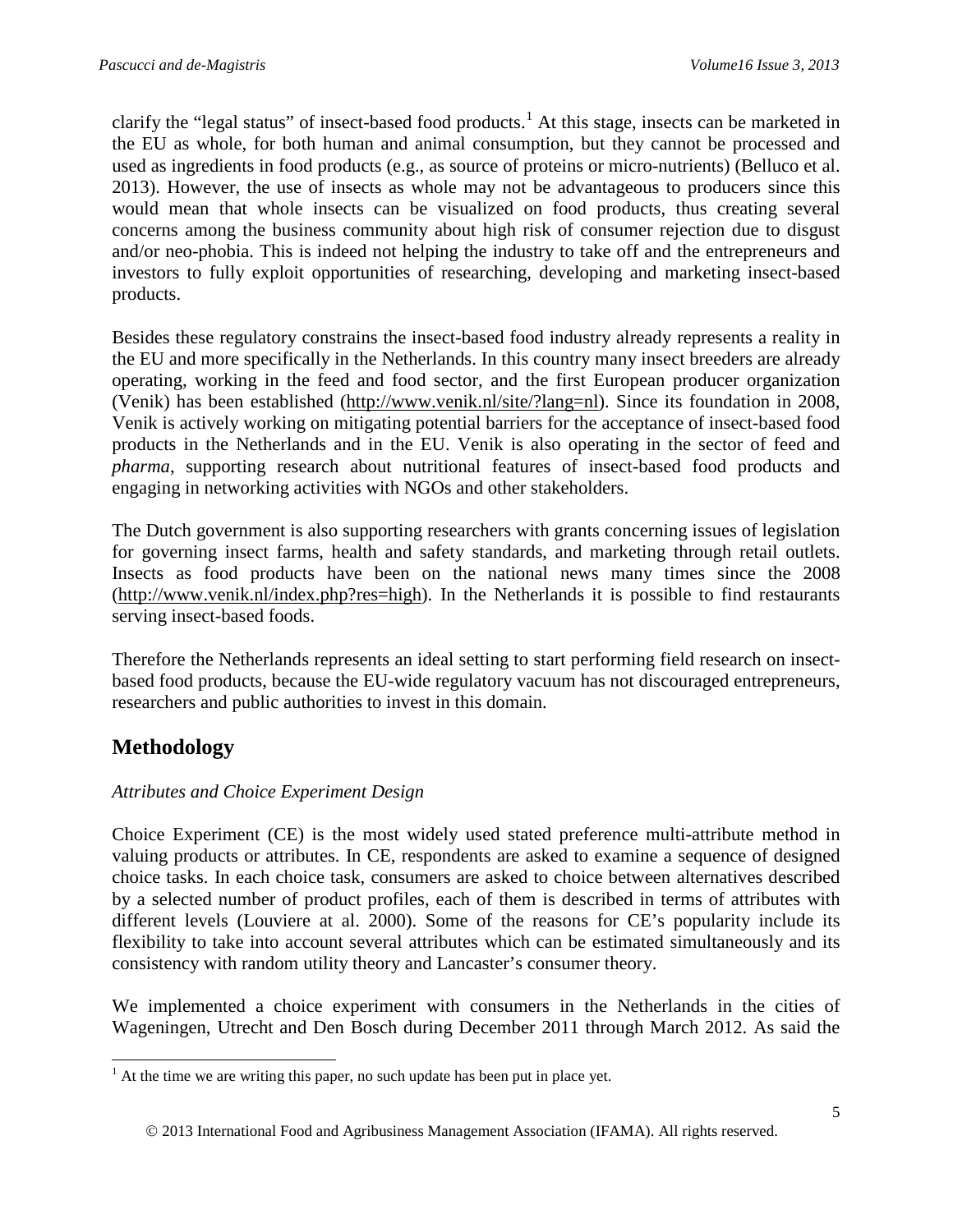Netherlands is an ideal setting because it is a frontrunner country in this specific business. We randomly recruited 122 participants in different locations across the cities using a sampling procedure (by age and gender). The product we used in our study is an insect-based product that looks like a sushi, which is usually eaten in some Dutch restaurants and that has been "advertised" through the national media [\(http://www.venik.nl/index.php?res=high\)](http://www.venik.nl/index.php?res=high) (see Appendix 1). Therefore it represents the most potentially familiar insect-based product to the Dutch consumers.

For this product, we identified four attributes: the first attribute refers to the price of the product, with four different levels (1.50, 2.50, 3.50 and 4.50 euros) for 4 sushi pieces. The first price level represents the base price, which reflects the average market price for an insect sushi box in a retailer shop in the Netherlands. The other price levels reflect possible premium price associated with those products.

The second attribute is related to product design which is capturing the role of legislation. Because EU legislation is "imposing" use of insects as a whole in the insect-based foods, we emphasize the role of visualization to assess whether the current legislation is affecting consumers' WTP. A positive contribution will mean that the visualization of insect as a whole is not hampering the potential capacity of this product to be appreciated by consumers and their WTP for this attribute. However we expect a negative impact due to visualization because it has been clearly considered as a strong element in determining issue of disgust (cultural-driven) or neophobia (psychological-driven) (Derkzen et al. 2011). To fully assess the role of visualization we used two alternative product designs, one in which the insect is clearly visible, and an alternative design where the insect is not visible but used in the form of processed meat (see Appendix 1).

The third attribute refers to the logo which is named "*Chrysalide*" and it is representing a stylized butterfly chrysalides. In many studies the use of food logos has been indicated as a relevant attribute for conditioning consumer choice and WTP, for example increasing the quality perception of the product (Golan et al. 2001; Grunert and Wills 2007, Gao and Schroeder 2009). Therefore we used a logo as third attribute with a clear reference to insects.

Finally, the fourth attribute is a nutritional claim because it refers to the content of Omega 3 in the product. We decide to include this attribute because this (micro-)nutrient is considered as one of the most promising nutritional features of insect-based food products.

Given the four attributes and its levels, in order to build our choice design, an orthogonal main effect plan was calculated using the SPSS *orthoplan*, which generated 8 profiles of product in option A. Then, given these 8 profiles, we use the generators derived from the suggested difference vector (1 1 1 1) by Street and Burgess (2007) for four attributes with 4, 2, 2 and 2 levels, respectively, and the two options to obtain the 8 profiles for the second option B. Hence, we obtained 8 pairs (which constitute our choice set) being this design 97.2% D-efficient compared to the optimal design. Participants were asked to answer a series of choices questions ( i.e. choice tasks). Each respondent was asked to make choices in the 8 choice tasks. Each choice task consisted in three alternatives and consumers had to choose among them. To illustrate, the first two alternatives (option A and option B) are described by a selected number of product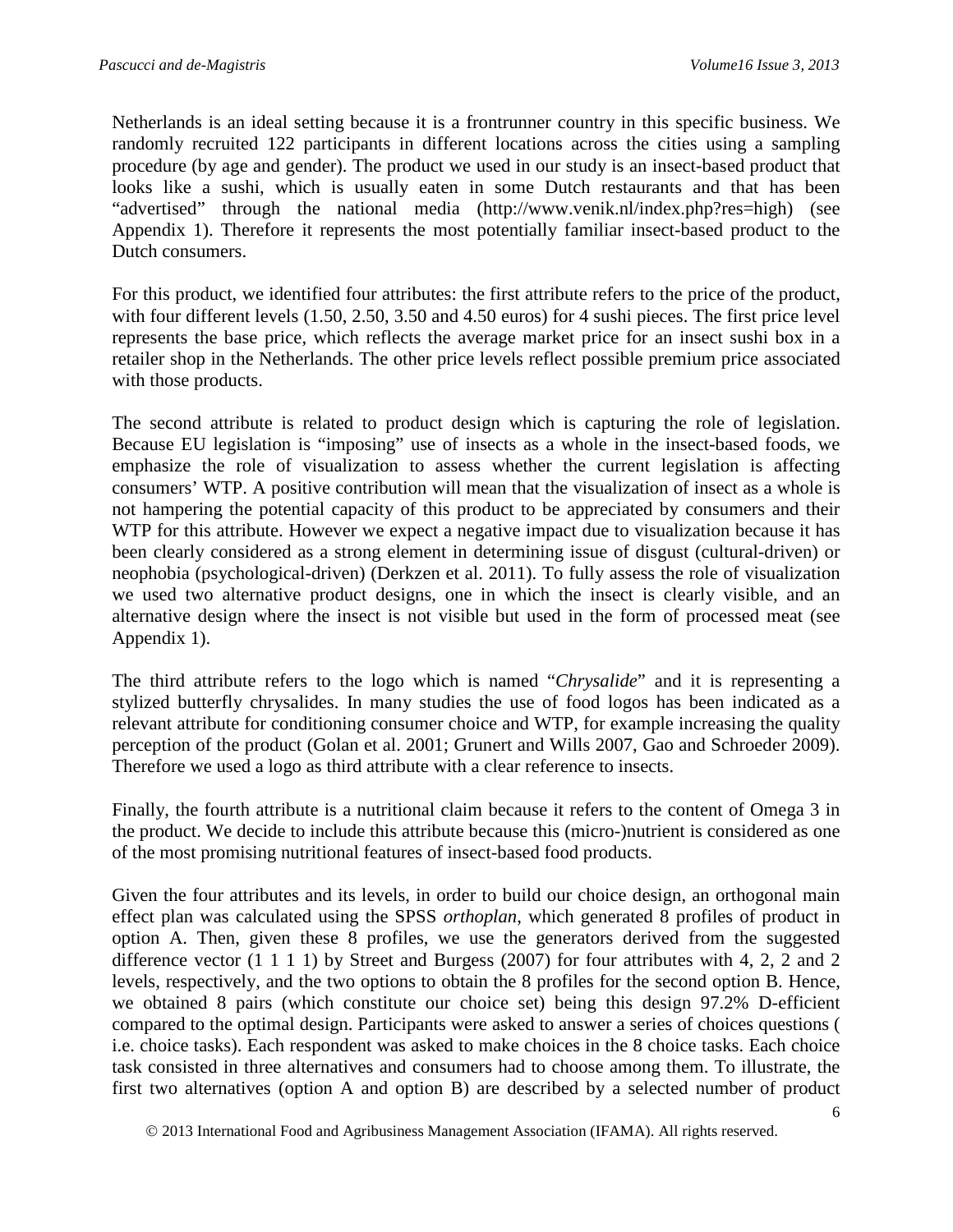profiles, each of which is described in terms of attributes with different levels. The third alternative (option C) is the no-buy option used just in case individuals choose not to pick either of the two option A and B for each choice task.

#### *Treatments' Description and Hypothesis Testing*

Our main objective is to investigate whether different information frames influence consumer's WTPs for insect-based products. Therefore, we designed a between-subject design where each respondent participated only in one of the treatments. In the first baseline treatment (BL), no information on insect-based products was provided to respondents before asking them to respond to the choice questions (tasks). However, in the second treatment (NE) neutral information on the use of insects in other part of the world indicating that eating insects is not common in the western countries but elsewhere was provided to individuals (see Appendix 1). Finally, the third information treatment (PO), consists in a positive frame about the positive social and environmental impacts of scaling up insect consumption as meat-substitutes (see Appendix 1). In order to achieve the objective of our study, (whether consumers exposed to neutral or positive information frame on consumption of insect-based products showed higher WTP for them), we test two hypotheses.

The first null hypothesis is whether the WTP for the different insect-based products stated by those consumers who did not receive any frame information (BL) are equal to the WTP for the different insect-based products stated by those consumers who received neutral information (NE):

(1) 
$$
HO_1:(WTP^{NE}-WTP^{BL})=0
$$
  $H1_1:(WTP^{NE}-WTP^{BL})>0$ 

Likewise, the second null hypothesis is whether the WTP for the different insect-based products stated by those consumers who did not receive any frame information (BL) are equal to the WTP for the different insect-based products stated by those consumers who received positive information (PO):

(2) 
$$
HO_2
$$
:  $(WTP^{PO} - WTP^{BL}) = 0$   $H1_2$ :  $(WTP^{PO} - WTP^{BL}) > 0$ 

If we reject the first hypothesis it means that neutral information on insect could drive consumers to pay more for these products. Moreover, if we reject the second hypothesis, we can confirm that providing more positive information to consumers drive them to have a higher WTP for these products.

#### *Model specification*

To assess consumers´ preferences for insect-based products, we consider the utility function derivate by Lancastrian Theory (Lancaster, 1966) and assuming a linear random utility function defined by:

(3) 
$$
U_{nji} = nobuy + b_1 \operatorname{Pr} ice_{ijt} + b_2 Visual_{ijt} + b_3 Logo_{ijt} + b_4 Claim_{ijt} + \varepsilon_{ijt}
$$

2013 International Food and Agribusiness Management Association (IFAMA). All rights reserved.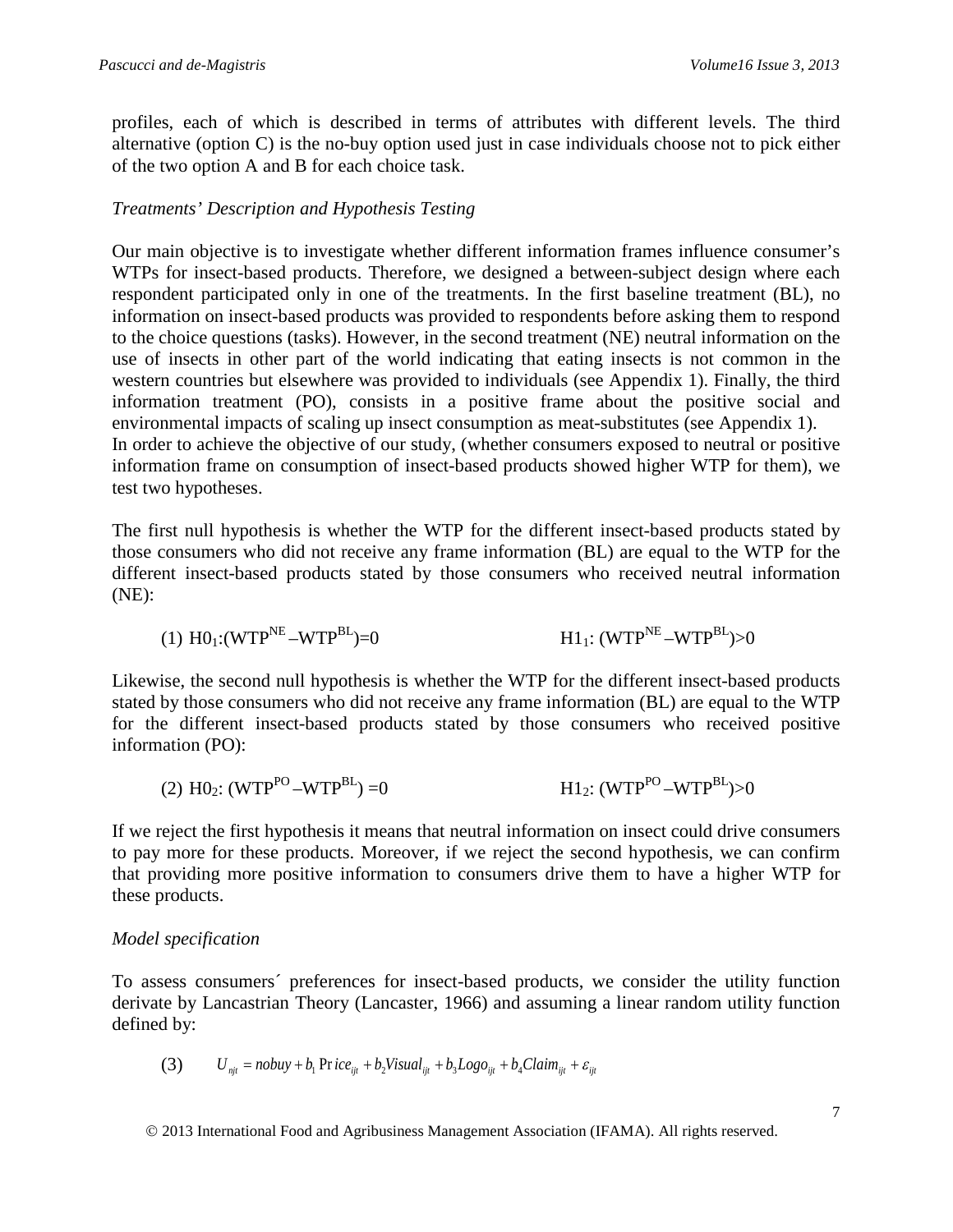where "nobuy" is the alternative specific constant coded as a dummy variable that takes the value 1 for the no-buy option and 0 otherwise. It is expected that the constant "nobuy" is negative and significant, indicating that consumers obtain lower utility from the no-buy option than from the designed alternatives (A and B). "Priceij" is the price attribute of alternative j for subject i, while the rest of attributes "Visual", "Logo" and "Claim" are dummy variables which takes the value 1 if the corresponding attribute was present in the alternative A or B, and 0 otherwise. Finally,  $\varepsilon_{\text{lit}}$  is a stochastic disturbance of alternative j for subject i distributed following an extreme value type I (Gumbel) distribution, i.i.d. over alternatives and is independent of attributes that is known by the individual but unobserved and random from the researcher's perspective.

Consumers are assumed to choose the alternative which provides the highest utility level from those available. Following other studies (Lusk and Schoroeder 2004; Tonsor and Shupp 2011), we estimated the Random Parameter Logit Model (RPL) (Train 2003) where the non-monetary variables (VISUAL, LOGO and CLAIM) were random following a normal distribution and individuals can differ from each other in terms of intensity of taste. Following Layton and Brown (2000) and Revelt and Train (1998), we also assume that the price coefficient is invariant across the individuals. Moreover, because we are using different samples (treatments), it is important to investigate if differences in parameter estimates across treatments are indeed due to the underlying preferences or to differences in variance. Hence, we tested if estimates insect attributes from the RPL are equivalent across the three treatments. Therefore, we pooled the data in one model by specifying an extended utility with the appropriate set of treatment dummy variables:

$$
U_{njt} = nobuy + b_1 Price_{ijt} + b_2 Visual_{ijt} + b_3 Logo_{ijt} + b_4Claim_{ijt} + b_5(Price_{ijt} \times dtreeat_{NE}) + b_5(Price_{ijt} \times dtreeat_{PO}) ++ b_6(Visual_{ijt} \times dtreeat_{NE}) + b_7(Visual_{ijt} \times dtreeat_{PO}) + b_8( Logo_{ijt} \times dtreeat_{NE}) + b_9( Logo_{ijt} \times dtreeat_{PO}) ++ b_{10}(Claim_{ijt} \times dtreeat_{NE}) + b_{11}(Claim_{ijt} \times dtreeat_{PO}) + \varepsilon_{ijt}
$$

Where *dtreat<sub>NE</sub>* and *dtreat<sub>PO</sub>* are coded as 1 for the neutral (NE) and positive (PO) treatment, respectively and 0 otherwise. The significance of the estimated  $b_5$ ,  $b_6$ ,  $b_7$ ,  $b_8$ ,  $b_9$ ,  $b_{10}$ , and  $b_{11}$ , and their signs will enable us to test differences in attribute coefficients between neutral (NE) and positive (PO) treatments and baseline treatment (BL) in the hypothesis to be analyzed. To do this, we can use the z-test on the coefficient estimate. If the coefficients are statistically different from zero at 5% level, it means statistically difference in preferences for insect-based attributes exists between neutral and positive treatment with the baseline treatment. We estimated the model using Nlogit5 software.

### **Results**

In table 1, the results of the chi-square tests of the socio-demographic variables across the three treatments are presented. Findings suggest that the null hypothesis of equality between the sociodemographic characteristics across the three treatment samples cannot be rejected at the 5% significance level for gender (chi-square=  $0.178$ ; *p-value* = 0.91), age (chi-square=3.017; *pvalue*=0.807), education (chi-square=3.604; *p-value* = 0.165) and income (chi-square= 0.543; *pvalue*  $= 0.762$ ). Therefore, we can conclude that our randomization was relatively successful in equalizing the characteristics of participants across the treatments. Moreover we can notice that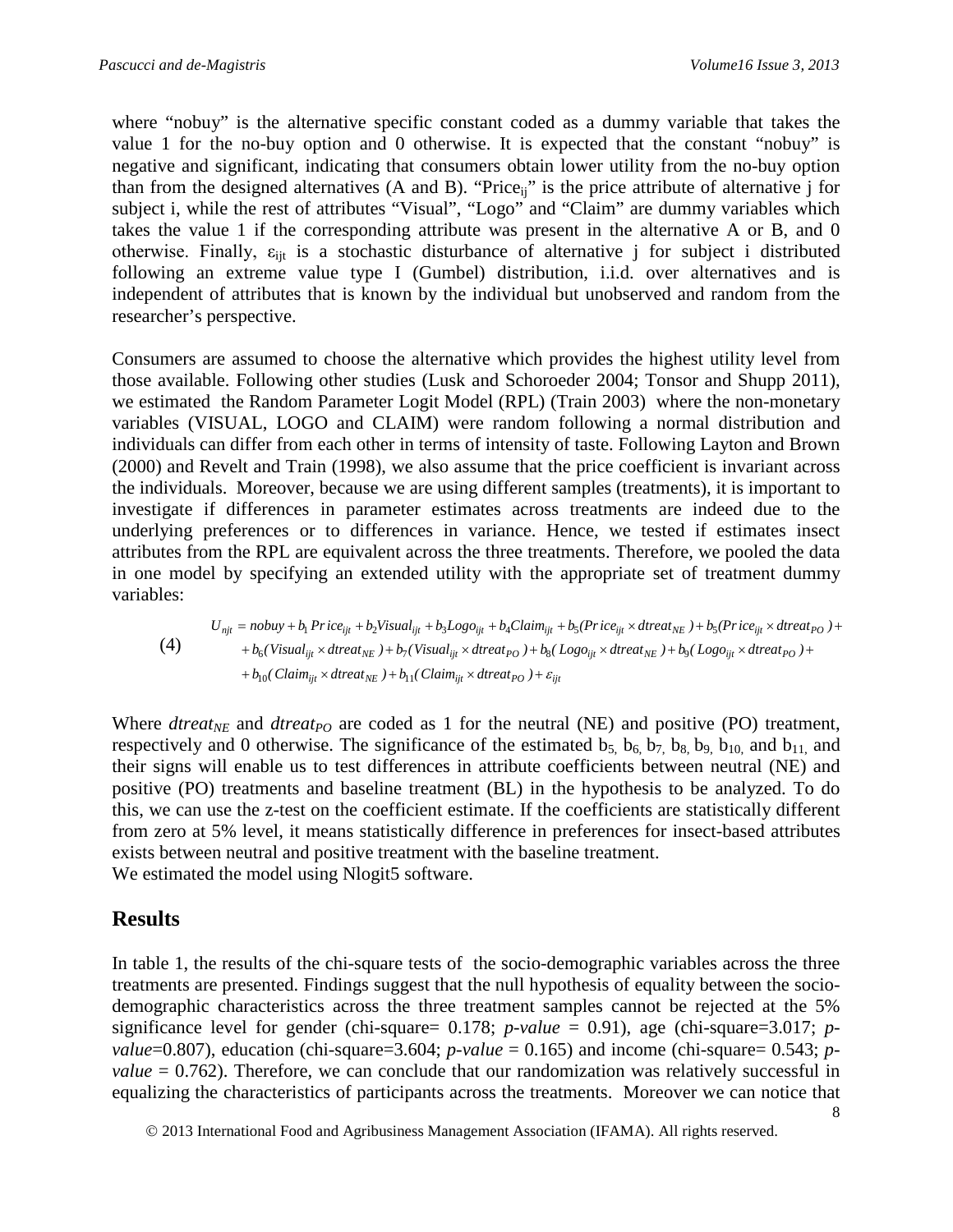most of the participants were female (around 51%) and around 60% of participants had university studies. Moreover, most of participants belonged to range age between 18-35 years and about 16% of the participants had a net monthly income higher than 3,500  $\in$ .

| <b>Table 1.</b> Definition and Average values of Demographic variables (%) |                                                         |      |      |      |
|----------------------------------------------------------------------------|---------------------------------------------------------|------|------|------|
| <b>Variable Definition</b>                                                 | Name (type)                                             | BL   | NE   | PO   |
| Number of participants                                                     |                                                         | 45   | 31   | 36   |
| Gender                                                                     |                                                         |      |      |      |
| Male                                                                       | FEMALE (dummy                                           | 48.9 | 48.4 | 44.4 |
| Female                                                                     | $1 =$ female; 0 otherwise)                              | 51.1 | 51.6 | 55.6 |
| Age (years)                                                                | Between 18-35 years                                     | 46.7 | 58   | 50.0 |
|                                                                            | Between 35-54 years                                     | 17.8 | 6.4  | 16.7 |
|                                                                            | Between 55-64 years                                     | 28.9 | 29   | 30.6 |
|                                                                            | More than 64 years                                      | 6.7  | 6.5  | 2.7  |
| Education of respondent<br><b>High School</b>                              | HIGHSCHOOL (dummy<br>$1 =$ high<br>school; 0 otherwise) | 57.8 | 54.8 | 75   |
| Income                                                                     | $HINCOME$ (dummy $1=$ more                              |      |      |      |
| High income                                                                | than $3,500 \in 0$ otherwise)                           | 15.6 | 12.9 | 19.4 |

|  |  | Table 1. Definition and Average values of Demographic Variables (%) |  |
|--|--|---------------------------------------------------------------------|--|
|  |  |                                                                     |  |

Table 2 reports the mean coefficient estimates of pooled model of three treatments. Firstly, it can be noticed that the price variable is negative and statistically significant in accordance with economic theory. Moreover, the rest of estimated mean values are statistically significant different from zero at 5% level. To illustrate VISUAL estimate coefficient is negative and statistically significant at 1% significance level, indicating that consumers had lower utility when an insect was showed on the food product. Moreover, LOGO estimate coefficient is positive and statistically significant, implying that consumers gained higher utility when a logo is indicated the existence of insects in their products. In the same way, CLAIM estimate coefficient is statistically significant and with a positive sign, suggesting that consumers' utility was positive when a nutritional claim on OMEGA 3 is present in the product. Finally, the standard deviation parameter estimates are statistically significant, meaning that heterogeneity around the mean of the random parameters indeed existed.

| Table 2. Random Parameter Logit Model estimates and WTPs. |  |
|-----------------------------------------------------------|--|
|-----------------------------------------------------------|--|

|                           | Coeff. (z-value) |
|---------------------------|------------------|
| <b>NOBUY</b>              | $-1.626(0.000)$  |
|                           |                  |
| <b>PRICE</b>              | $-0.636(0.000)$  |
| <b>VISUAL</b>             | $-3.377(0.000)$  |
| <b>LOGO</b>               | 1.106(0.003)     |
| <b>CLAIM</b>              | 1.181(0.002)     |
| <b>Standard Deviation</b> |                  |
| <b>VISUAL</b>             | 4.330(0.000)     |
| <b>LOGO</b>               | 1.591(0.000)     |
| <b>CLAIM</b>              | 1.787(0.000)     |
| N. obs.                   | 2,688            |
| Log-likelihood            | $-692.98$        |

2013 International Food and Agribusiness Management Association (IFAMA). All rights reserved.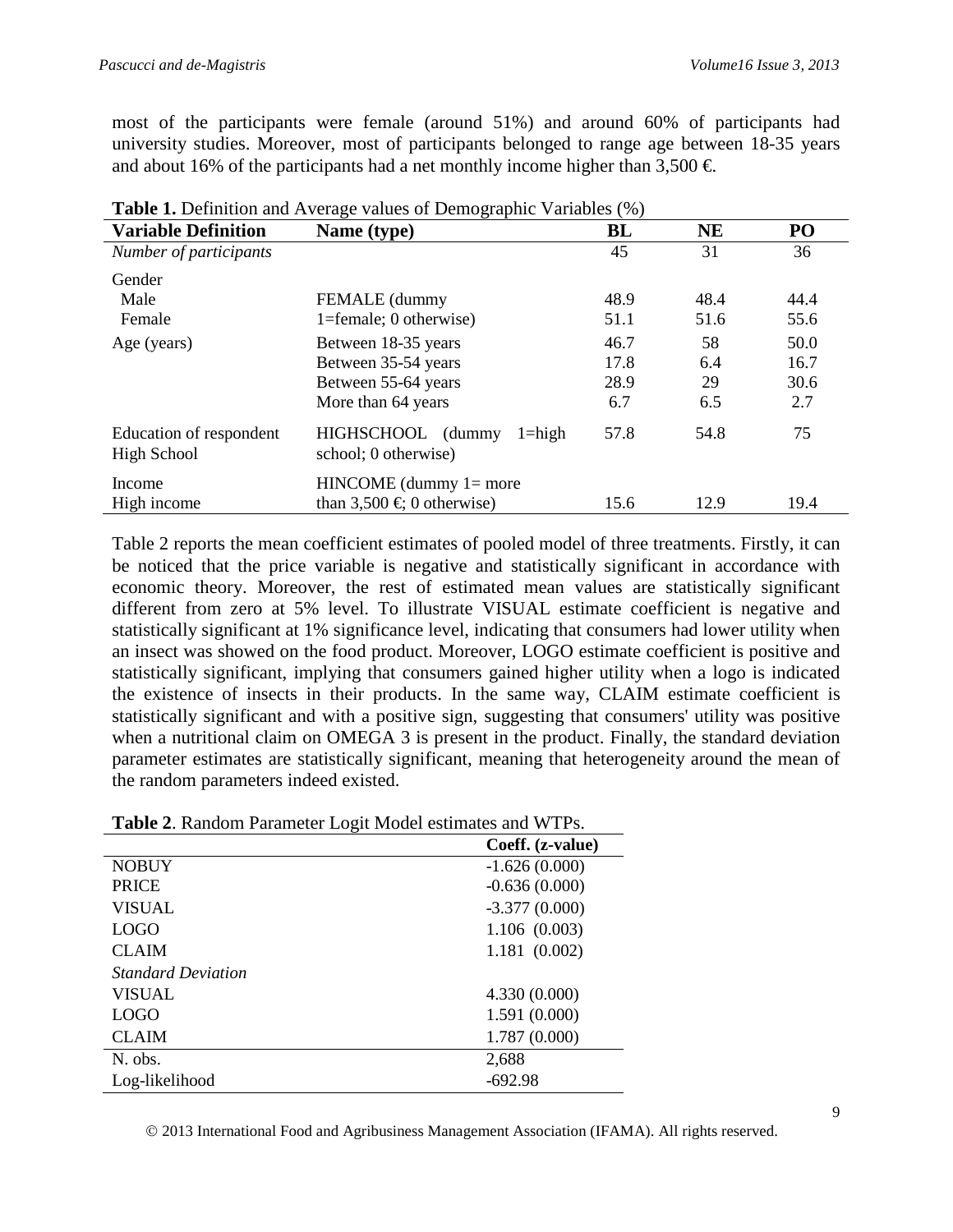Table 3 reports the estimated parameters and the corresponding z-values for the dummy treatment variables to test our hypotheses<sup>[2](#page-9-0)</sup>. Firstly, we notice that none of estimated coefficients of dummy treatment variables interacted with attributes variables are statistically different from zero at 5% level. According to our results, we can confirm that our first  $(H0_1:(WTP<sup>NE</sup> WTP^{BL}$ )=0; H1<sub>1</sub>: (WTP<sup>NE</sup> –WTP<sup>BL</sup>)>0) and second H0<sub>2</sub>: (WTP<sup>PO</sup> –WTP<sup>BL</sup>) =0; H1<sub>2</sub>: (WTP<sup>PO</sup> –  $WTP^{BL}$ )>0) hypotheses of equality are failed to be rejected for the three analyzed attributes (i.e., VISUAL, LOGO and CLAIM), thus confirming that the preferences and the WTPs in the information treatments (NEU and PO) are not statistically different from our baseline treatment (BL).

These results suggest that even if consumers were framed both neutral or positive information about the consequences of consumption of insect-based products, their WTPs for insect-based attributes were not statistically different from those ones who did not receive any kind of information about the insect

|                                     | Coeff. (z-value) |
|-------------------------------------|------------------|
| $PRICE \times dtree_{NE}$           | $-0.077(0.470)$  |
| $PRICE \times dtree$                | $-0.024(0.817)$  |
| VISUAL $\times$ dtreat $_{NE}$      | $-1.318(0.268)$  |
| VISUAL × dtreat <sub>PO</sub>       | 0.302(0.790)     |
| $LOGO \times d$ reat <sub>NE</sub>  | $-0.023(0.964)$  |
| $LOGO \times d$ treat <sub>PO</sub> | $-0.192(0.706)$  |
| $CLAIM \times dtreeat_{NE}$         | $-0.109(0.850)$  |
| $CLAIM \times dtreeat_{PO}$         | $-0.474(0.424)$  |

**Table 3**. Random Parameter Logit Model estimates and hypothesis testing outcomes

Finally, we also calculated the WTP values for the pooled model. Because the non-monetary attributes are dummy variables with two levels, the mean WTP values for individual attributes are calculated by taking the ratio of the mean parameter estimated for the non-monetary attributes to the mean price parameter multiplied by minus one. Table 4 reports the mean and the

<span id="page-9-0"></span><sup>&</sup>lt;sup>2</sup>The total number of observations of pooled data set is equal to the total number of participant multiplied for the number of choice tasks (eight) and number of alternative in each choice task ( three: option A, B, and C)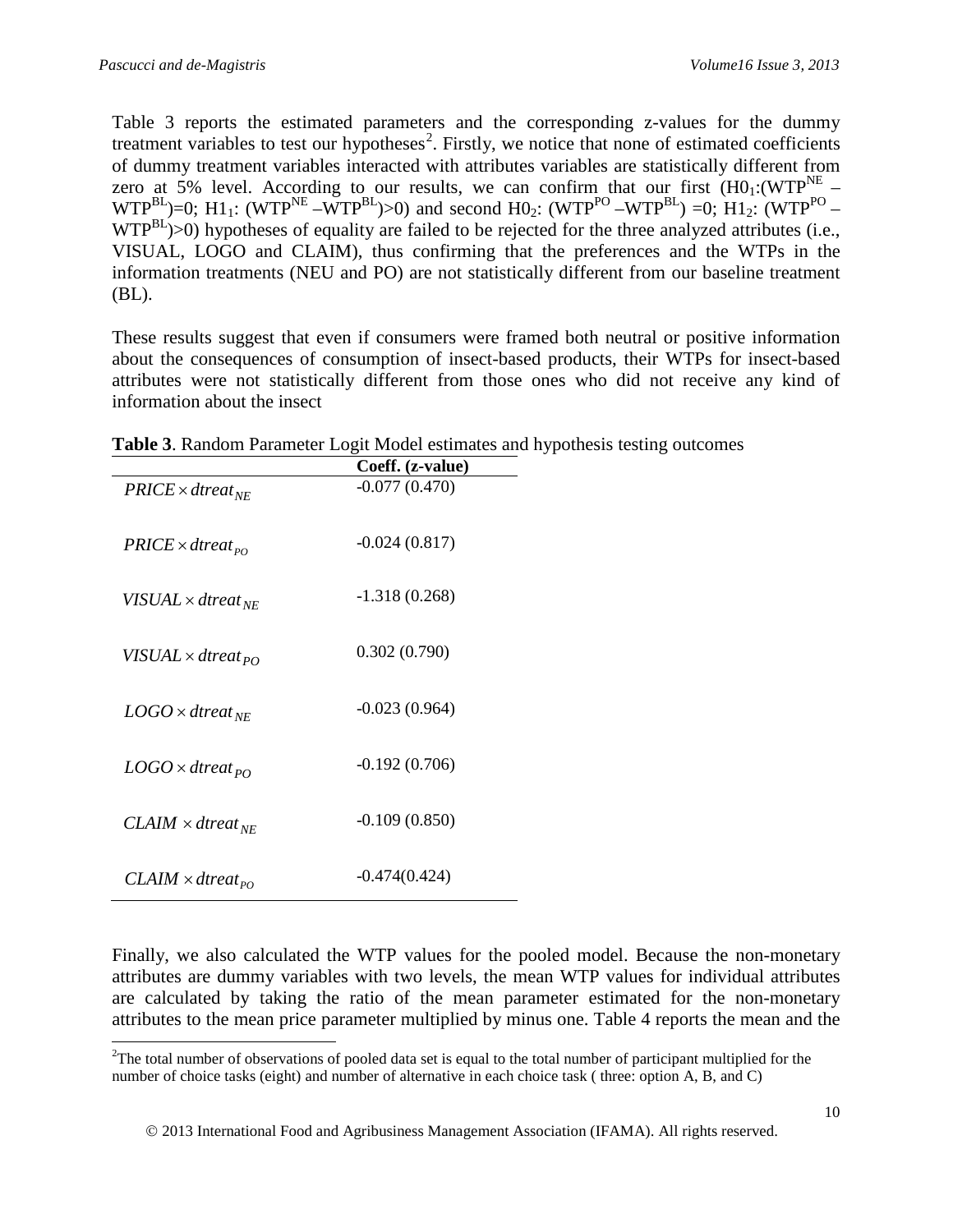z-values of WTPs for different insect-based products. Results generally indicate that consumers were willing to pay a premium price of  $1.31 \text{E}$  for a box of 4 sushi insect-based products when the logo "Chrysalide" is shown; and they were willing to pay 1.55€ more for a box of 4 sushi insectbased products when they knew that the product contained Omega 3. In contrast, consumers were willing to pay 7.40  $\in$  less (thus they were willing to be compensated) for the products with visualization of the insect.

| Population mean WTP $-(\beta_{attribute} / \beta_{price})$ ( $\in$ 4 sushi pieces) |                      |                              |                     |                     |
|------------------------------------------------------------------------------------|----------------------|------------------------------|---------------------|---------------------|
|                                                                                    | $BL+NE+PO$           | <b>BL</b> treatment          | <b>NE</b> treatment | <b>PO</b> treatment |
|                                                                                    | treatment            |                              |                     |                     |
| <b>VISUAL</b>                                                                      | $-7.408 \in (-6.73)$ | $-6.16 \in (-2.66)$          | $-6.95 \in (-3.47)$ | $-7.84 \in (-3.02)$ |
| <b>LOGO</b>                                                                        | $1.315 \in (4.26)$   | $1.58 \text{ } \infty(2.82)$ | $0.88 \in (2.85)$   | $1.43 \in (1.38)$   |
| <b>CLAIM</b>                                                                       | $1.558 \in (4.64)$   | $1.83 \in (3.40)$            | $1.24 \in (2.47)$   | $1.68 \in (1.82)$   |

| Table 4. WTPs for different attributes of insect-based products |
|-----------------------------------------------------------------|
|-----------------------------------------------------------------|

### **Discussion and Concluding Remarks**

This study investigates the role of information bias on consumer acceptance and WTP for an emerging category of radical food innovation in the EU context such as insect-based products in Netherlands. Because food products with processed insects are not allowed by European legislators, food players are forced to sell these products with a specific design, thus using non processed insects and usually having the insects clearly visible on product. As showed by our study this is undermining the possibility of business actors to increase the value-added of these products, while increasing the risk of consumers' rejection. An intensive use of positive frames associated to social and environmental benefits of consumption of insect-based foods is not significantly impacting the WTP of interviewed consumers. This result suggests that the negative effects of visualization is difficult to mitigate and represent a serious threat for future success of any marketing strategy.

From a managerial point of view this study has highlighted how sensitive radical innovations in the food sector can be to issues related to cultural barriers and information treatments. This seems to have a relevant impact on the type of marketing strategy to implement. In this sense the insect-based niche seems to be characterized by two polarized approaches: on one hand, we have companies that are heavily using visualization as a fundamental element of their marketing strategy because they intentionally want to position their insect-based products as "ethnic" or "eccentric" foods. On the other hand, we have other companies that are trying to frame insectbased foods as "normal" foods, thus trying to position them within the growing segment of protein-substitutes and meat-alternatives. While the first group of companies is looking at premium products, the second is more interested in working towards "large volumes", thus implementing strategy for mass-production and economies of scale. Our results indicate that the actual EU legislation will "impose" visualization, the second type of radical innovators is more likely condemned to be unsuccessful.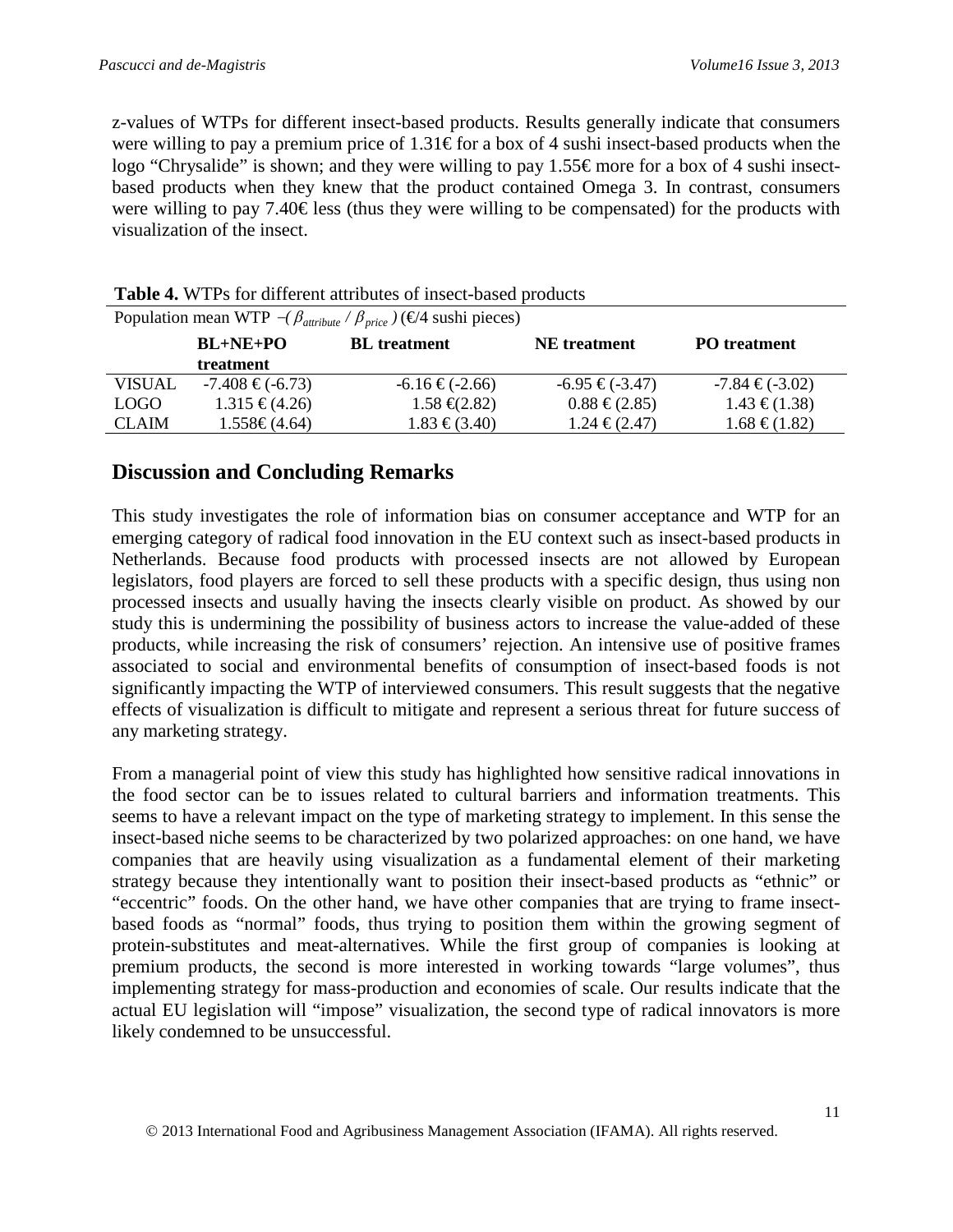Thus from a policy making perspective this study highlight the urge for a clear plan of actions from the EU Commission. A first step should be to clarify whether insect-based food should be considered as a novel food. Accordingly the second step should be to identify the main conditions, and an effective timeline to let insect-based food be a suitable product to compete in the meat-alternative markets.

### **References**

- Belluco, S., C. Losasso, M. Maggioletti, C. C. Alonzi, M. G. Paoletti and A. Ricci 2013. Edible Insects in a Food Safety and Nutritional Perspective: A Critical Review. *Comprehensive Reviews in Food Science and Food Safety* 12(3): 296-313.
- Borrás, S. 2006. Legitimate governance of risk at the EU level? The case of genetically modified organisms. *Technological Forecasting and Social Change* 73(1):61-75.
- Bunte, F., van Galen, M., de Winter, M., Dobson, P., Bergès-Sennou, F., Monier-Dilhan, S., Juhász, A., Moro, D., Sckokai, P., Soregaroli, C., van der Meulen, B., and Szajkowska, A. 2011. *The impact of private labels on the competitiveness of the European food supply chain. European Commission, Enterprise and Industry*. Luxembourg: Publications Office of the European Union.ISBN 978-92-79-19149-7, 201.
- DeFoliart, G.R. 1997. An overview of the role of edible insects in preserving biodiversity. *Ecology of Food and Nutrition* 36(2-4):109-132.
- DeFoliart, G.R. 1999. Insects as food: why the western attitude is important. *Annual Review of Entomology* 44:21-50.
- Derkzen, P., L. Dries and S. Pascucci 2011. *Conceptualizing the acceptance of insect-based food ingredients in western diets*. Proceedings of the 5th International Consumer Sciences Research Conference on "Consumer Behaviour for a Sustainable Future", University of Bonn, Germany.
- Elzerman, J. E., M. A. van Boekel and P. A. Luning 2013. Exploring meat substitutes: consumer experiences and contextual factors. *British Food Journal* 115(5): 700-710.
- European Novel Foods Regulation (EC) 258/97. European Commission. Health and Consumers General Directorate (DG).
- Fessler, D.M.T. and C.D. Navarrete 2003. Meat is good to taboo. Dietary proscriptions as a product of the interaction of psychological mechanisms and social processes. *Journal of Cognition and Culture* 3(1): 1-40.
- Gao, Z. and T.C. Schroeder 2009. Consumer responses to new food quality information: are some consumers more sensitive than others? *Agricultural Economics* 40(3): 339-346.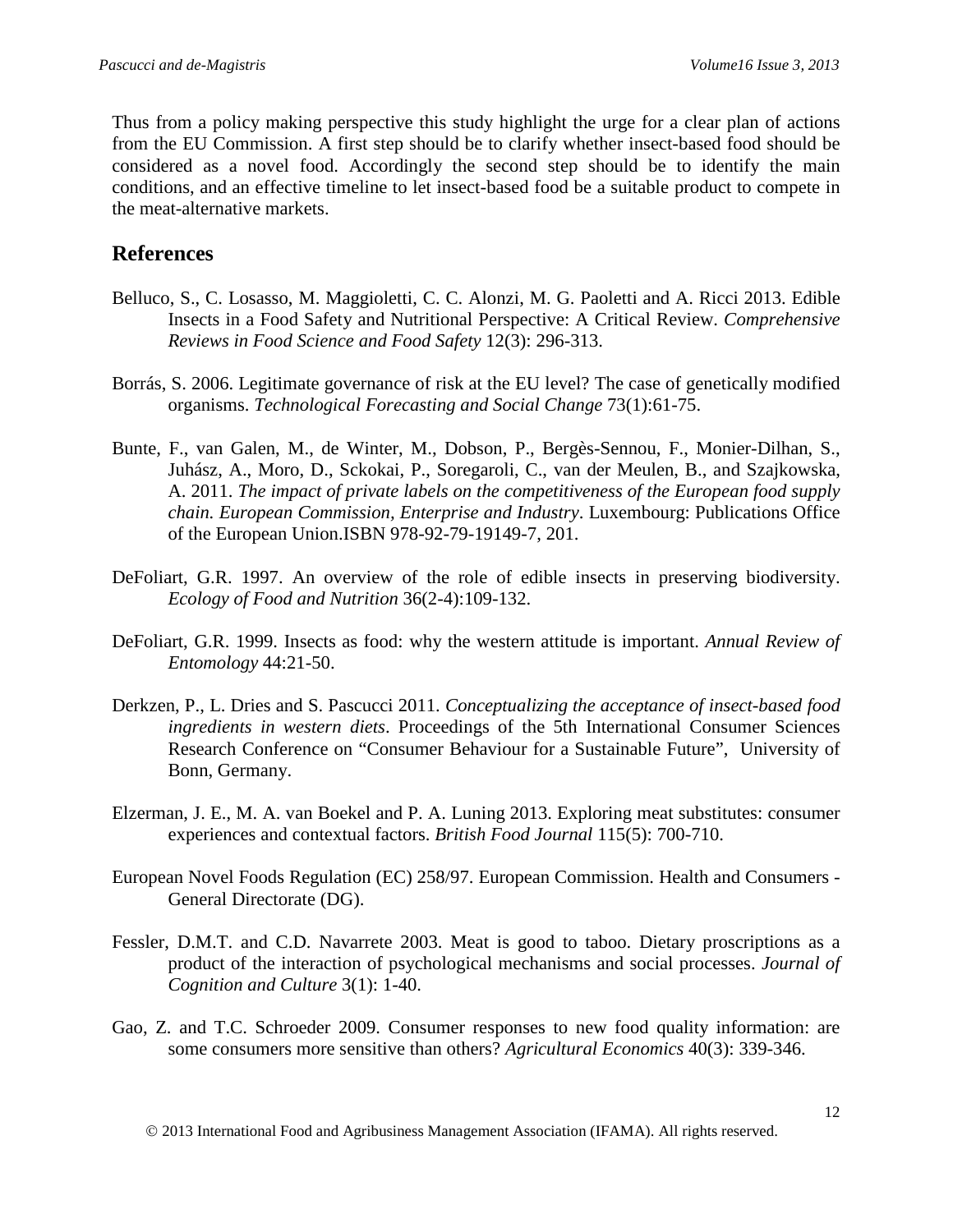- Golan, E., F. Kuchler, L. Mitchell, C. Green and A. Jessup 2001. Economics of food labeling. *Journal of Consumer Policy* 24:117-184.
- Grunert, K.G. and J.M. Wills 2007. A review of European research on consumer response to nutrition information on food labels? *Journal of Public Health*15:385–399.
- Hoek, A.C., J.E. Elzerman, R. Hageman, F.J. Kok, P.A. Luning and C. de Graaf. 2013. Are meat substitutes liked better over time? A repeated in-home use test with meat substitutes or meat in meals. *Food Quality and Preference* 28: 253–263.
- Lancaster, K. A. 1966. New Approach to Consumer Theory. *Journal of Political Economy* 74: 132-157.
- Layton, D.F. and G. Brown 2000. Heterogeneous Preferences Regarding Global Climate Change. *The Review of Economics and Statistics* 82:616-24.
- Louviere, J.J, D.A Hensher and Swait J.D. 2000.*Stated Choice Methods: Analysis and Application*. Cambridge, UK: Cambridge University Press.
- Lusk, J.L. and T.C. Schroeder 2004. Are Choice Experiments Incentive Compatible? A Test with Quality Differentiated Steaks. *American Journal of Agricultural Economics* 86:467-82.
- Meyer-Rochow, V.B. 2009. Food Taboos: their origins and purposes. *Journal of Ethnobiology and Ethnomedicine* 5: 1-18.
- Oonincx, D.G. and I.J. de Boer 2012. Environmental impact of the production of mealworms as a protein source for humans–a life cycle assessment. *PloS One* 7(12): e51145.
- Revelt, D. and K. Train 1998. Mixed Logit with Repeated Choices: Households´ Choice of Appliance Efficiency Level. *The Review of Economics and Statistics* 80:647-57.
- Rollin, F., J. Kennedy and J. Wills 2011. Consumers and new food technologies. *Trends in Food Science & Technology* 22: 99-111.
- Ronteltap, A., J. C. M. Van Trijp, R. J. Renes and L. J. Frewer 2007. Consumer acceptance of technology-based food innovations: Lessons for the future of nutrigenomics. *Appetite* 49(1):1-17.
- Scarpa R. and T. Del Giudice 2004. Market segmentation via mixed logit: extra-virgin olive oil in urban Italy. *Journal of Agricultural and Food Industrial Organization* 2(7).
- Siegrist, M. 2008. Factors influencing public acceptance of innovative food technologies and products. *Trends in Food Science & Technology* 19(11):603-608.

Sileshi G.W. and Kenis M. 2010. Food security: farming insects. *Science* 328 (5978):568.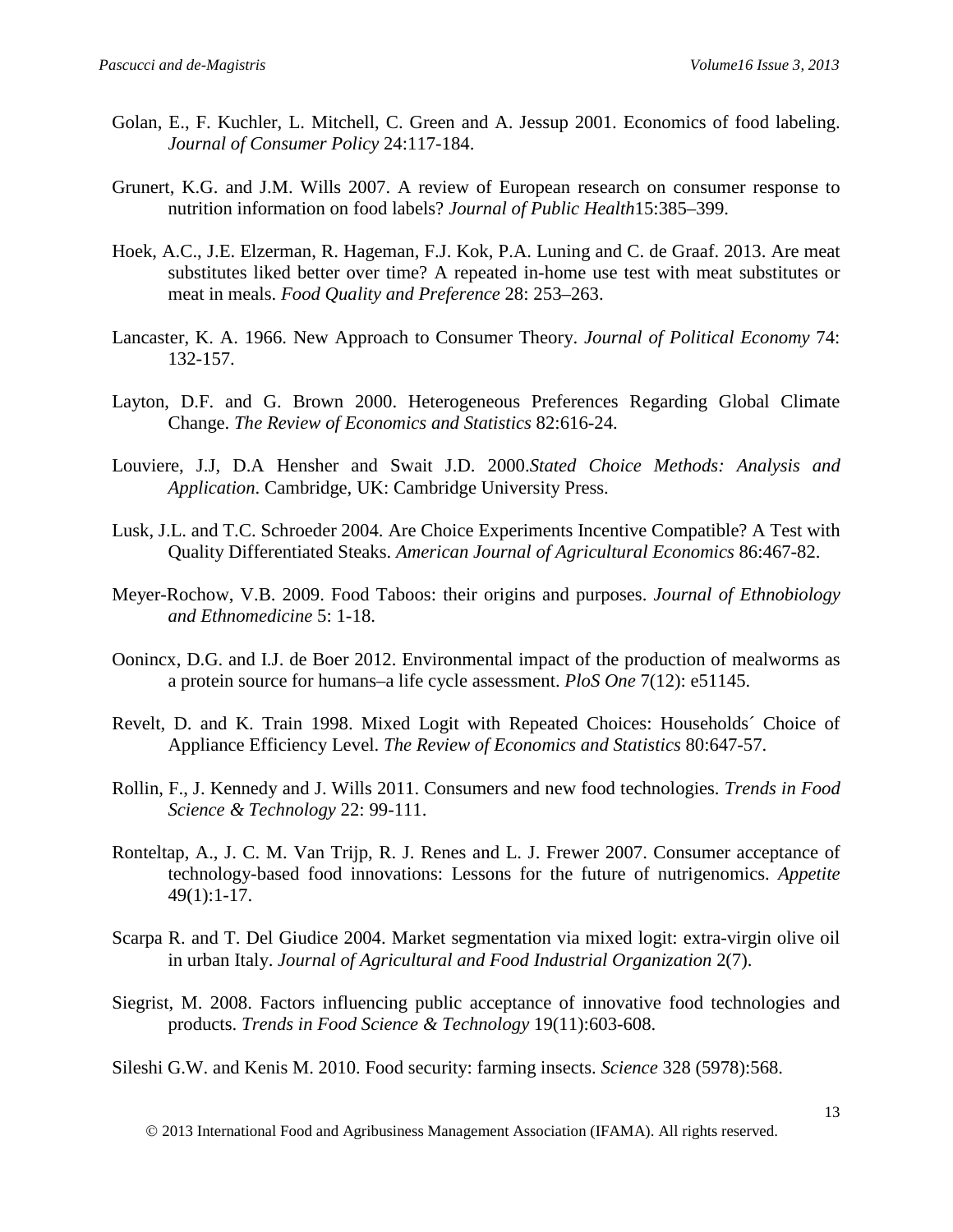- Street, D. and L. Burgess 2007. *The Construction of Optimal Stated Choice Experiments*. New Jersey: John Wiley & Sons Inc.
- Sylvester, D. J., K. W. Abbott and G.E. Marchant 2009. Not again! Public perception, regulation, and nanotechnology. *Regulation & Governance* 3(2):165-185.
- Tonsor, G. and Shupp R. 2011. Cheap Talk Scripts and Online Choice Experiments: Looking Beyond the Mean. *American Journal of Agricultural Economics* 93(4): 1015-1031.
- Train, K. 2003. *Discrete choice methods with simulation*. Cambridge University Press, Cambridge, 334.
- UNFPA 2012. State of World Population 2012. New York: UNFPA.
- Veldkamp T., G. van Duinkerken, A. van Huis, C.M.M. Lakemond, E. Ottevanger, G. Bosch and M.A.J.S. van Boekel. 2012. Insects as a sustainable feed ingredient in pig and poultry diets - a feasibility study. Wageningen, Wageningen UR Livestock Research Report 638. ISSN 1570 – 8616.
- Verkerk M.C., J. Tramper, J.C.M. van Trijp and D.E. Martens 2007. Insect cells for human food. *Biotechnology Advances* 25:198–202.
- Wijnands, J.H.M., B.M.J. van der Meulen and K.J. Poppe (eds.) 2007. *Competitiveness of the European Food Industry An economic and legal assessment*. Report European Commission – Enterprise and Industry - Reference no. ENTR/05/75. 328.
- Yen, A.L. 2009. Edible insects: Traditional knowledge or western phobia?. *Entomological Research* 39:289–298.

[http://www.venik.nl/index.php?res=high\[](http://www.venik.nl/index.php?res=high)access 06/06/2013].

[http://www.venik.nl/site/?lang=nl\[](http://www.venik.nl/site/?lang=nl)access 06/06/2013].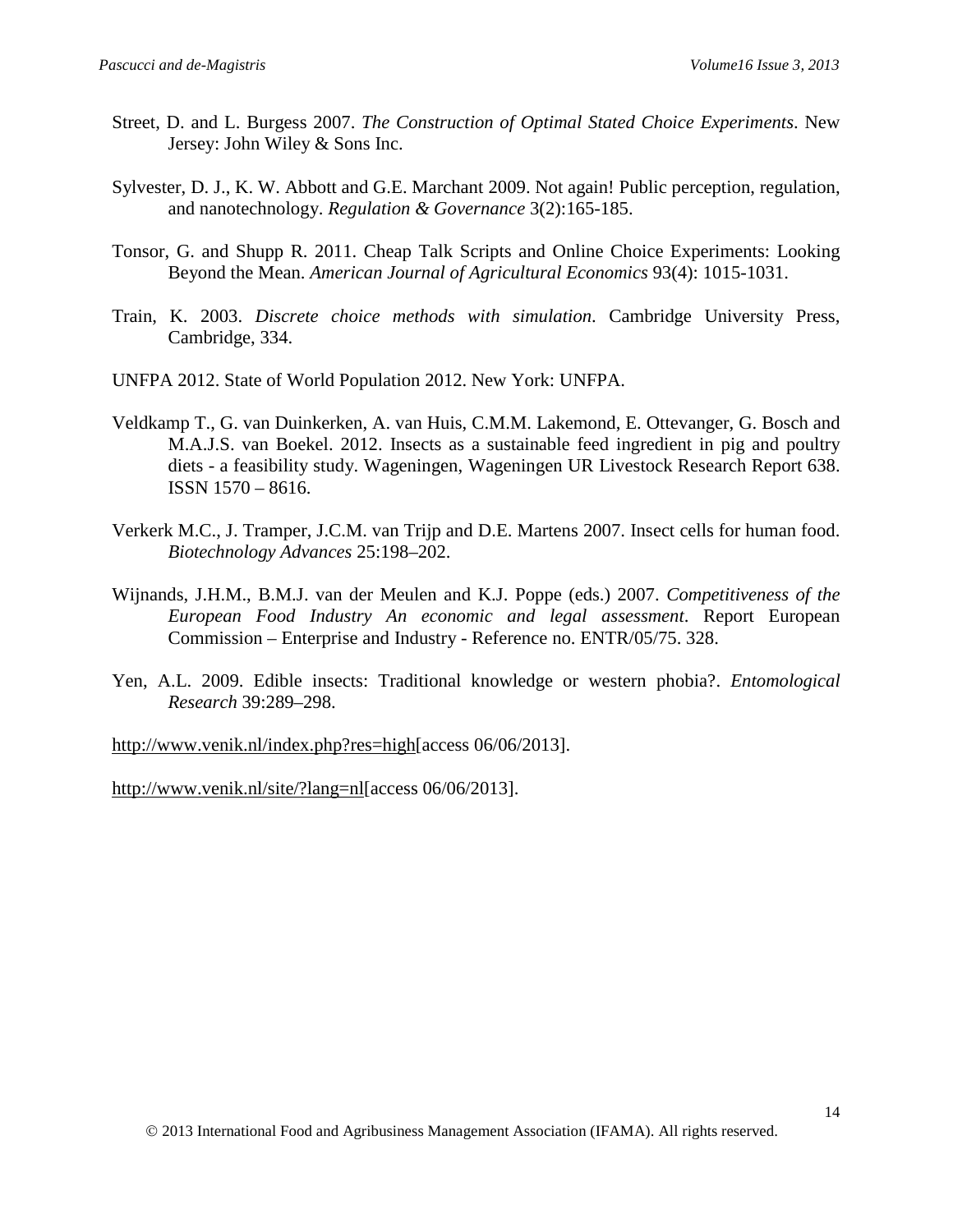# **Appendix 1**

#### **Choice Experiment**

You are about to participate in a study designed to understand how people like you value a variety of different insect-based food products (meat) sold in different supermarket.

#### **Short explanation:**

- 1. The food product we focus on can be consumed as appetizer or part of the main meal. Please realize that both products are insect-based!
- 2. The price of the product is based on a package of 4 pieces.
- 3. The logo states that the product has a certification and is free of diseases and can be eaten safely.
- 4. Omega 3 is a fatty acid that prevents from cardiovascular diseases and enhances the immune system. Therefore, it is clearly stated when the product contains Omega 3.

Which alternative do you prefer?

| <b>Product A</b>          | <b>Product B</b>                                                                                                        | <b>Answer Options</b>                             |
|---------------------------|-------------------------------------------------------------------------------------------------------------------------|---------------------------------------------------|
| Price: €1,50 per 4 pieces | $-$ hrysalide                                                                                                           | <b>Product A</b><br><b>or</b><br><b>Product B</b> |
|                           | <b>Contains:</b>                                                                                                        | <b>or</b>                                         |
|                           | <b>Omega 3 (essential fatty</b><br>acids that prevent from<br>cardiovascular diseases and<br>enhance the immune system) | <b>Neither</b>                                    |
|                           | Price: €2,50 per 4 pieces                                                                                               |                                                   |

**Treatment NE:** About 1,400 species of insects are edible to man, and insects form a common food source for 80% of the world's population. Also, in Europe insects are already used as food and directly consumed, for example as delicatessen or appetizers, while potentially suitable for being incorporating as processed foods, or be used as a basic ingredient such as sugar or flour.